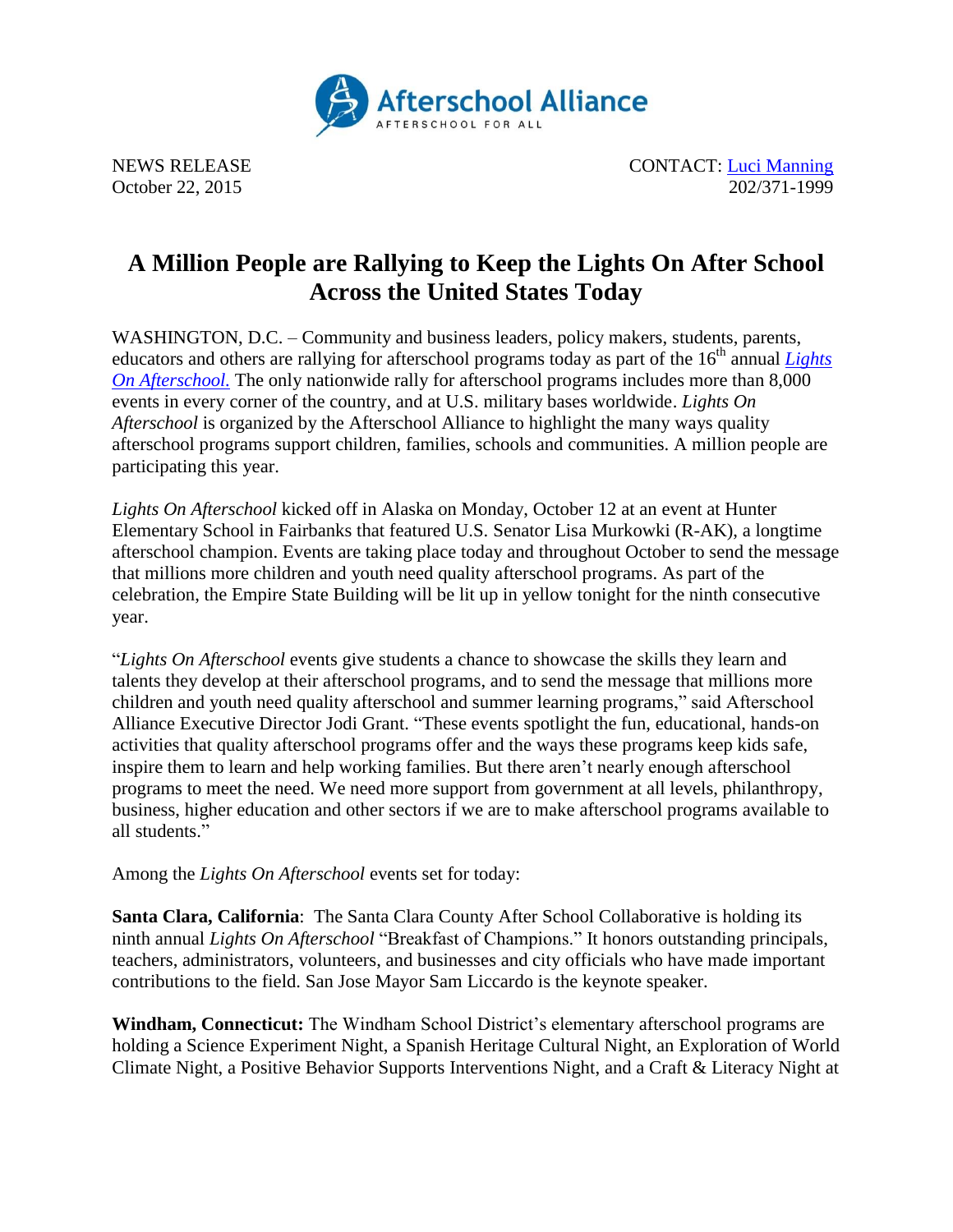district schools. Each afterschool program also is collaborating with local university students for a Walk for Warmth fundraiser to help those who need heating assistance this winter.

**Salem, Massachusetts**: For Kids Only Afterschool is holding a *Lights On Afterschool* rally at Revere City Hall. Revere Mayor Daniel Rizzo is reading a proclamation in support of afterschool programs. Children are enjoying lightbulb decorating, games from around the world and video making, while parents discuss afterschool issues with the mayor, State Senator Anthony Petruccelli and State Representatives Robert DeLeo and RoseLee Vincent.

**Bemidji, Minnesota**: The Headwaters Science Center is partnering with the Boys & Girls Club of Bemidji to host "Project STEM." This event includes five STEM (science, technology, engineering and math) activities: table top math games; Science on a Cart; hands-on animal demonstrations featuring a boa constrictor, tarantula and a blue-toned skink; a Build It Fest with construction and engineering projects; and a nano puppet theater.

**Calhoun, Missouri**: The Calhoun High School 21st Century Community Learning Center program is hosting a community *Lights On Afterschool* bonfire that features a petting zoo where students can interact with donkeys, horses, goats, sheep and a monkey. Older students are organizing a bean bag toss, tag, football and pumpkin bowling.

**Walla Walla, Washington**: Students in the FORWARD afterschool program at Walla Walla Public Schools are working on a digital media project, creating "light painted" photographs that are being digitally processed as a slideshow and shared through local news media. They are designed to encourage support for afterschool programs.

**Thermopolis, Wyoming**: Students from three afterschool sites are viewing a video about afterschool programs at Ralph Witters Elementary. Then families are working together to solve a mystery, using investigation kits. The school district has created a window display featuring large wooden letters spelling out STEAM, and each letter will be decorated with pictures of students involved in science, technology, engineering, art and math activities.

**Sasebo, Japan**: The Main Naval Base Youth Center is holding an open house featuring board games, chess, musical hula hoops, Lego building, reading and drawing. There are family art stations where students and parents are making iron-on print tote bags, mummy lights and design-your-own neck straps, and a technology station featuring eco car racing.

Young people from the Hicksville Boys & Girls Club in New York designed the artwork that [was printed on 50,000 posters](mailto:http://www.afterschoolalliance.org/loaKitPoster.cfm) that are being displayed at *Lights On Afterschool* events across the country today.

The many partners for *[Lights On Afterschool](mailto:http://www.afterschoolalliance.org/loaNatPartners.cfm)* this year include: After-School All-Stars, Association for Science-Technology Centers, Boys & Girls Clubs of America, Bright House Networks, Camp Fire, 4-H, Lego Education, Food Research and Action Center, Marriott, National Association of Police Athletic Leagues, National League of Cities, National Recreation & Park Association, New York Life Foundation, STEMfinity,Torani and YMCA.